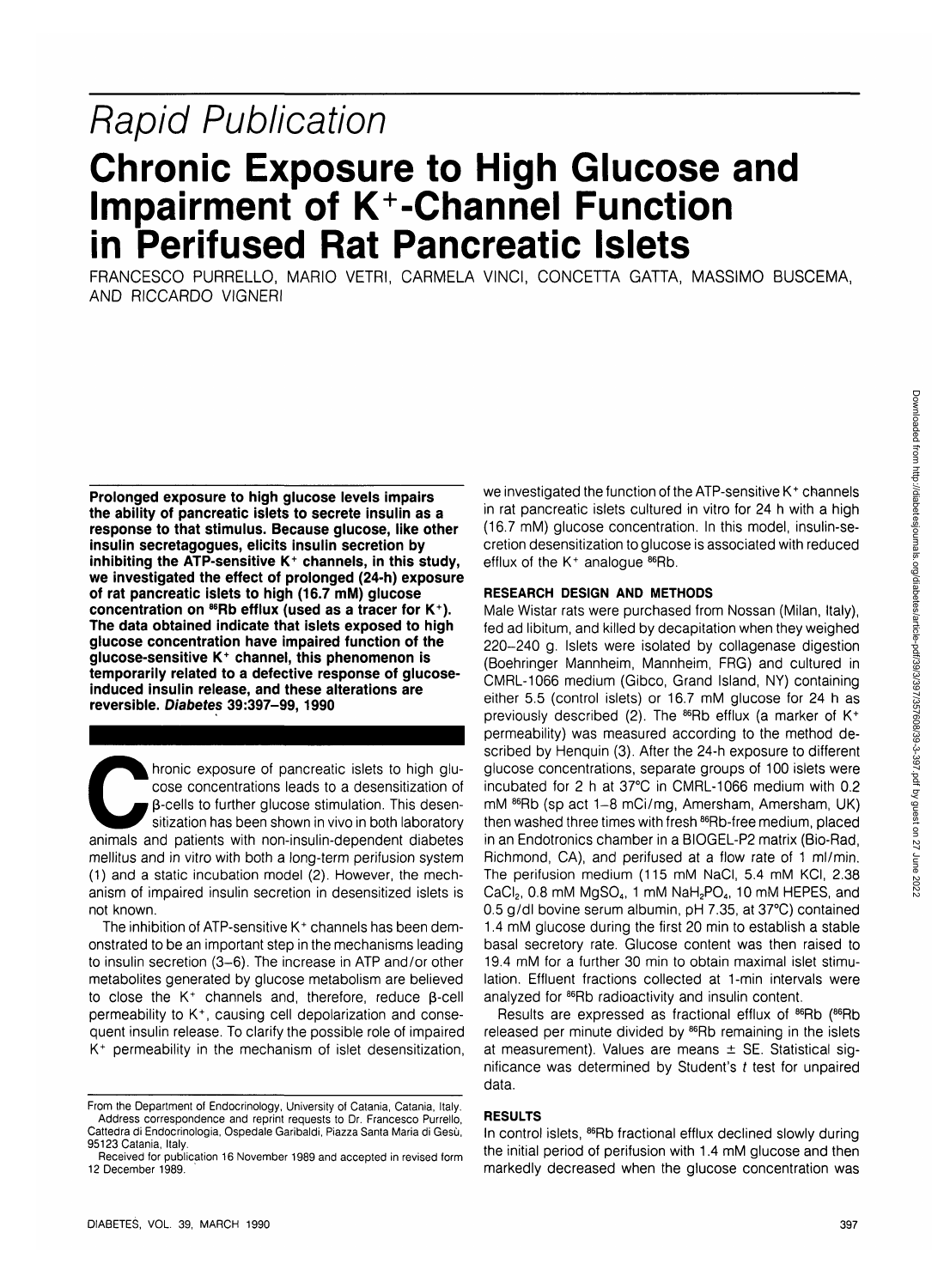### **CHRONIC HIGH GLUCOSE AND K+ CHANNELS**

increased to 19.4 mM (Fig. 1A). The average fractional <sup>86</sup>Rb efflux declined from  $0.012 \pm 0.001\%$  at the moment when glucose concentration was increased to  $0.005 \pm 0.0005\%$ at the nadir value ( $n = 7$ ;  $\Delta$  of decrement  $-56.7 \pm 3.1\%$ ). In the same perifusion fractions, insulin release was measured and found to be  $8.5 \pm 1.2$  pg  $\cdot$  min<sup>-1</sup>  $\cdot$  islet<sup>-1</sup> at basal (unstimulated) conditions,  $63.3 \pm 5.7$  pg·min<sup>-1</sup>· islet<sup>-1</sup> at the first phase of glucose-stimulated insulin release, and 75.0  $\pm$  7.1 pg · min<sup>-1</sup> · islet<sup>-1</sup> at the second phase of insulin release ( $n = 7$ ; Fig. 1B).

In pancreatic islets preexposed to 16.7 mM glucose for 24 h, <sup>86</sup>Rb efflux rate was significantly lower than in control islets when perifusion with glucose 1.4 mM was started (0.009 vs. 0.015%,  $P < 0.01$ ). The efflux rate then gradually increased during the 20-min period of perifusion with 1.4 mM glucose, so that at the beginning of the stimulation with 19.4 mM glucose, the efflux rate was virtually identical compared with control islets (Fig. 2A). However, when glucose concentration was increased to 19.4 mM, only a small reduction of <sup>86</sup>Rb efflux was observed (from 0.011 ± 0.001 to 0.0070  $\pm$  0.0007%,  $n = 7$ ;  $\Delta$  of decrement  $-36.8 \pm$ 



**FIG. 1. Pancreatic islets were cultured for 24 h in CMRL-1066 medium containing 5.5 mM glucose. Islets were then incubated for 2 h with 0.2 mM 86Rb, washed 3 times with 86Rb-free medium, and perifused at flow rate of 1 ml/min with medium containing 1.4 mM glucose. At time 0, glucose concentration was raised to 19.4 mM. Fractional efflux of 86Rb (fop) was calculated by ratio of 86Rb released per minute divided by 86Rb remaining in islets at measurement. Insulin release (bottom) was measured by radioimmunoassay. Representative of 7 different experiments is shown.**



**time (min)**

**FIG. 2. Pancreatic islets were cultured for 24 h in CMRL-1066 medium** containing 16.7 mM glucose. Islets were then incubated for 2 h with<br>0.2 mM <sup>86</sup>Rb, washed 3 times with <sup>86</sup>Rb-free medium, and perifused at **flow rate of 1 ml/min with medium containing 1.4 mM glucose. At time** 0, glucose concentration was raised to 19.4 mM. Fractional efflux of<br><sup>86</sup>Rb (*top*) was calculated by ratio of <sup>86</sup>Rb released per minute divided **by S6Rb remaining in islets at measurement. Insulin release {bottom) was measured by radioimmunoassay. Representative of 7 different experiments is shown.**

3.7%). Therefore, the decline of <sup>86</sup>Rb efflux was significantly less ( $P < 0.05$ ) than in control islets (Fig. 2A).

In islets preexposed to high glucose, basal insulin release was significantly higher than in control islets (22.0  $\pm$  2.6  $pg \cdot min^{-1} \cdot islet^{-1}$ ,  $P < 0.05$ ). In addition, both first- and second-phase glucose-stimulated insulin secretion were diminished  $(42.3 \pm 3.1 \text{ and } 49.8 \pm 4.1 \text{ pg} \cdot \text{min}^{-1} \cdot \text{islet}^{-1})$ respectively;  $P < 0.05$  vs. control islets).

The decreased inhibition of <sup>86</sup>Rb efflux and the reduced insulin release observed in islets preexposed to 16.4 mM glucose was not a consequence of islet damage or depletion of intracellular insulin. In fact, when islets preexposed to high (16.7 mM) glucose were subsequently cultured for an additional 24 h with 5.5 mM glucose, both <sup>86</sup>Rb efflux rate and insulin release returned to values similar to those observed in control islets preexposed to 5.5 mM glucose for 24 or 48 h (Table 1).

# **DISCUSSION**

Fractional Pito<sup>+</sup> lost per minute

release (pg/min/islet)

屋

Our findings indicate that both 86Rb permeability and insulin release are altered in rat pancreatic islets "desensitized" by